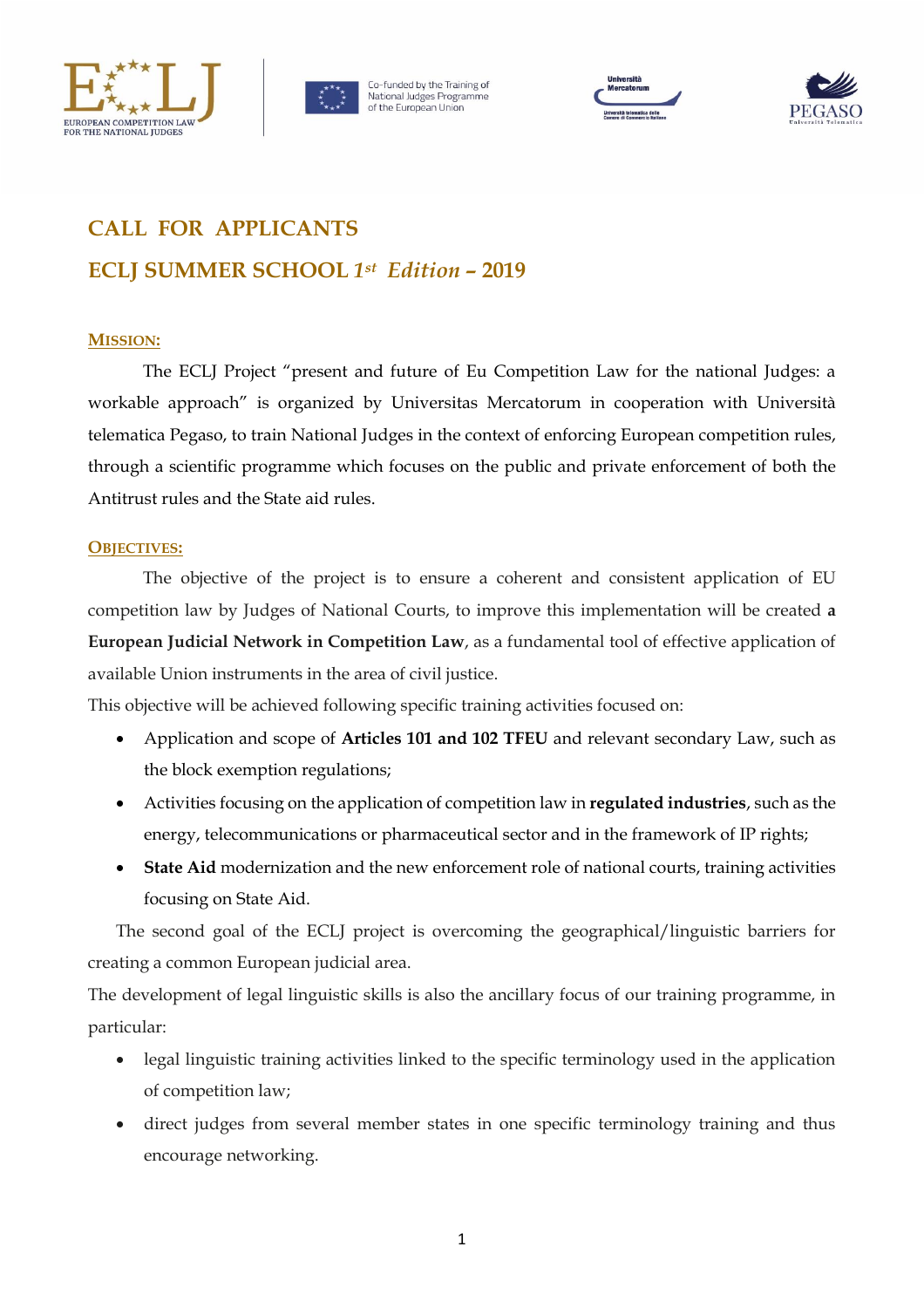



Co-funded by the Training of National Judges Programme<br>of the European Union





#### **STRUCTURE:**

**The E-learning Programme** consists of a first phase of **online preliminarly activities,** to be held in September, including lessons plugged in platform, available to judges in order to allow a first cognitive approach to the project core and, after the three days training activities, the subsequent creation of a discussion forum based on the topics of the lessons. It will be also set up a database of case studies and a legal glossary on the thematic areas covered composed of:

- 10/15 hours of interdisciplinary distance **training course**;
- Uploading of **case notes** and **case studies**;
- Uploading of **e-learning lessons**;
- Uploading of updates of EU competition law and **national law cases**;
- **Legal Glossary**;
- Other relevant documents with regard to the training topics;
- A **forum** in which judges could interact by posting and commenting questions and exchanging views and experiences;
- Dissemination of the best practices;
- Collection of relevant publications, including academic and scientific papers.

**The Training Activities** of the **ECLJ Summer School** have a duration of **3 days, from 4th to 7th October 2019**, residential training at Universitas Mercatorum in Rome and will consist of:

- $\triangleright$  Seminar in competition law in regulated industries (such as energy, telecommunications or pharmaceutical sector);
- $\triangleright$  Seminar in competition law in regulated sectors, concepts of an undertaking and association of undertakings applied to public bodies (i.e. public bodies as undertakings vs public bodies as regulatory bodies);
- > Competition law enforcement in Telecom.

Furthermore, all participants will be invited to a **Final Conference** where will be promoted a worldwide exchange of ideas among national judges and government officials with interest in EU competition law.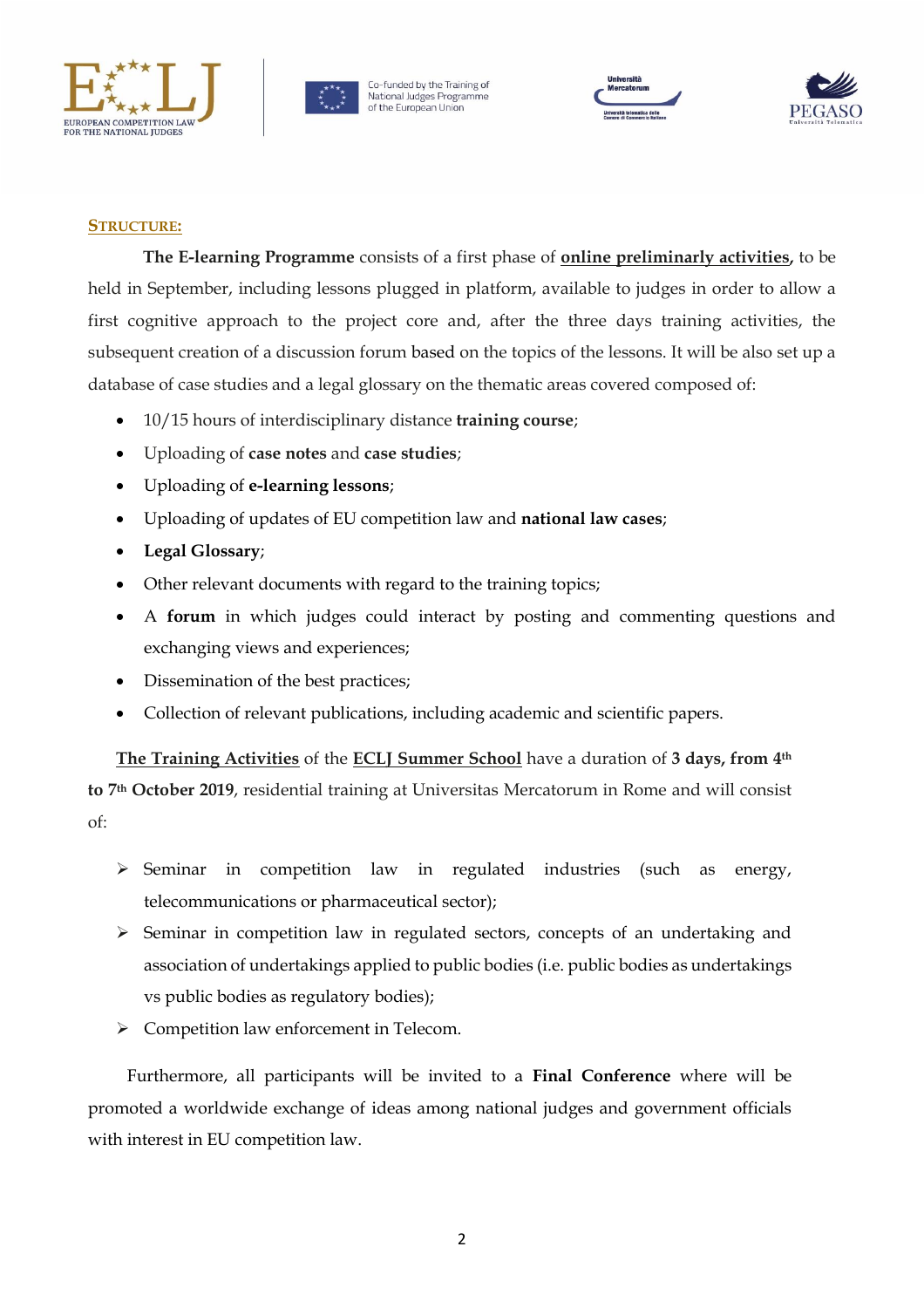



Co-funded by the Training of National Judges Programme<br>of the European Union





## **APPLICANTS:**

The Training Course is addressed only to **54 National Judges** from EU Member States (2 for each EU Member States plus Albania) interested in deepening their knowledge and sharing experience in EU competition law enforcement.

The participation is open to:

- $\checkmark$  EU member States' National Judges, prosecutors, apprentice judges and members of judges' offices staff, which are dealing with the review of national authorities decisions about competition;
- $\checkmark$  EU member States' national judges, prosecutors, apprentice judges, and members of judges' offices staff dealing with competition law, including antitrust and state aid.

## **HOW TO APPLY:**

Application canbemadeuntil **01th July2019**by filling out the on-line form at the link **[www.eclj.eu;](http://www.eclj.eu/) Only 54 places are available** forthe training. A response will be given to every applicant within the 10th of June 2019. A reserve list of unsuccessful applicants will be drawn up. In the event of cancellations, applicants on the reserve list will be offered a place.

#### **CONDITION OF PARTICIPATION:**

**Participation is free of charge**. Participation includes e-learning training and training in presence for the three days of the two summer school each at Universitas Mercatorum in Rome;

**Travel costs of participants** from outside Italy will be reimbursed up to a maximum amount of  $\epsilon$  700,00 (depending to the EU country of origin) and travel costs of participants from Italy will be reimbursed up to a maximum of  $\epsilon$  200,00. The reimbursement is subject to submission of the original travel receipts (e.g. flight ticket, boarding pass, train ticket, etc.) to be sent within one month by the end of the training activities;

Universitas Mercatorum will book and pay **accommodation** for three nights: from 4 October to 6 October 2019;

Universitas Mercatorum will offer all the meals consumed during the seminars;

#### **CERTIFICATE OF ATTENDANCE:**

A **Certificate of Attendance** will be issued at the end of the trainingactivities.